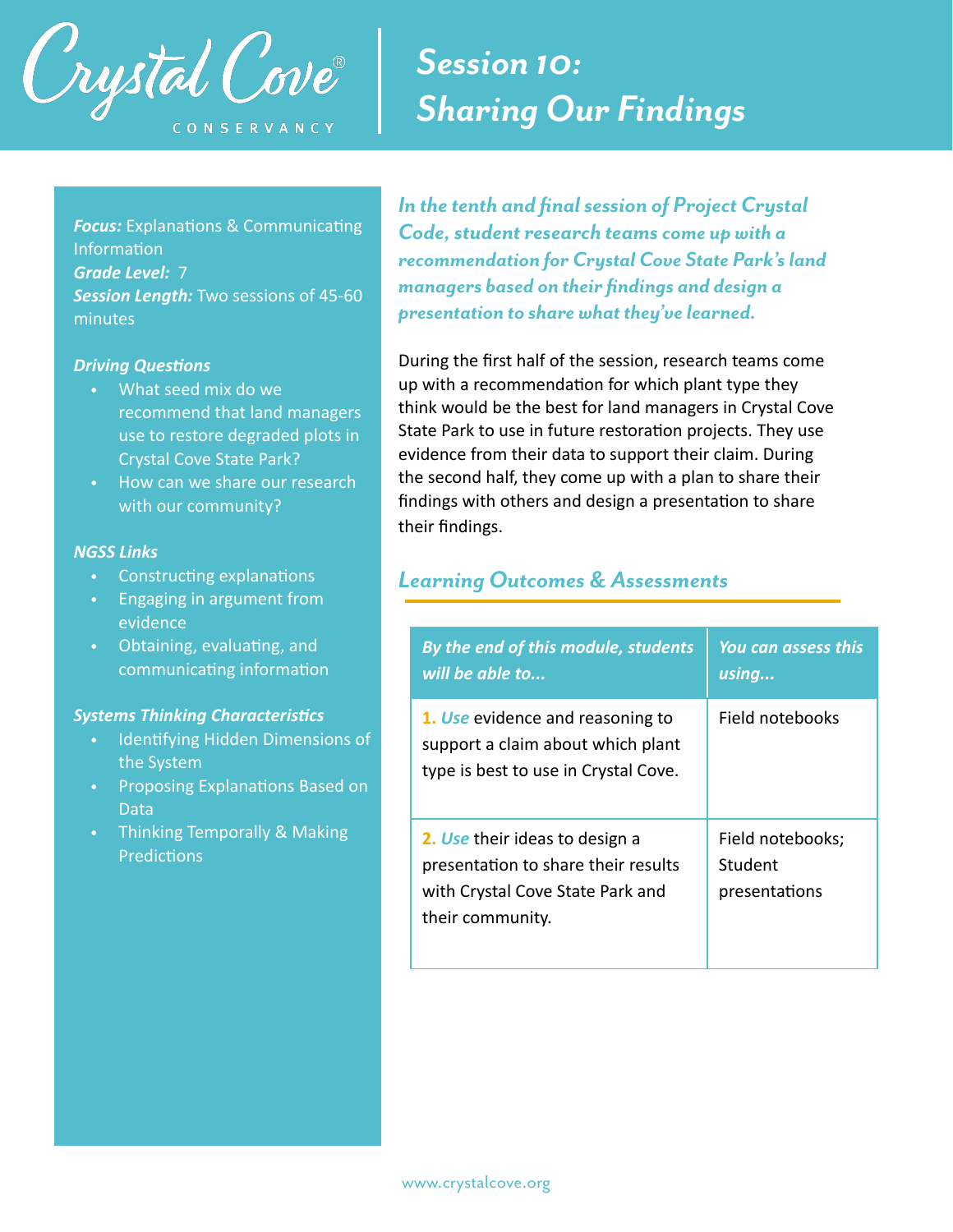

#### *Session Overview*

| <b>Section</b> | <b>Description</b>                                                                                                                                                                                                     | Length               | <b>Format</b>                           |
|----------------|------------------------------------------------------------------------------------------------------------------------------------------------------------------------------------------------------------------------|----------------------|-----------------------------------------|
| Launch         | Georges introduces the students for their<br>final task in Project Crystal Code: making a<br>recommendation for the land managers at<br>Crystal Cove State Park, and making a<br>presentation to share their findings. | 5 minutes            | Whole class                             |
| Explore        | Research teams use their graphs from Session<br>9 to develop a recommendation backed by<br>evidence about which plant type they think is<br>best for restoration in Moro Canyon                                        | $15 - 20$<br>minutes | Individual                              |
|                | Next, students decide on a format for their<br>presentation and the content they want to<br>share.                                                                                                                     | $10 - 15$<br>minutes | <b>Research Teams</b><br>or Whole Class |
|                | Finally, students design their presentation in<br>the form of a slideshow, a video, a poster, or<br>some other format.                                                                                                 | 45-60<br>minutes     | <b>Research Teams</b>                   |
| <b>Share</b>   | Students share their presentations with the<br>class.                                                                                                                                                                  | Varies               | <b>Whole Class</b>                      |
| Reflect        | In their field notebook, students reflect on<br>their experience during Project Crystal Code.                                                                                                                          | 5 minutes            | Individual                              |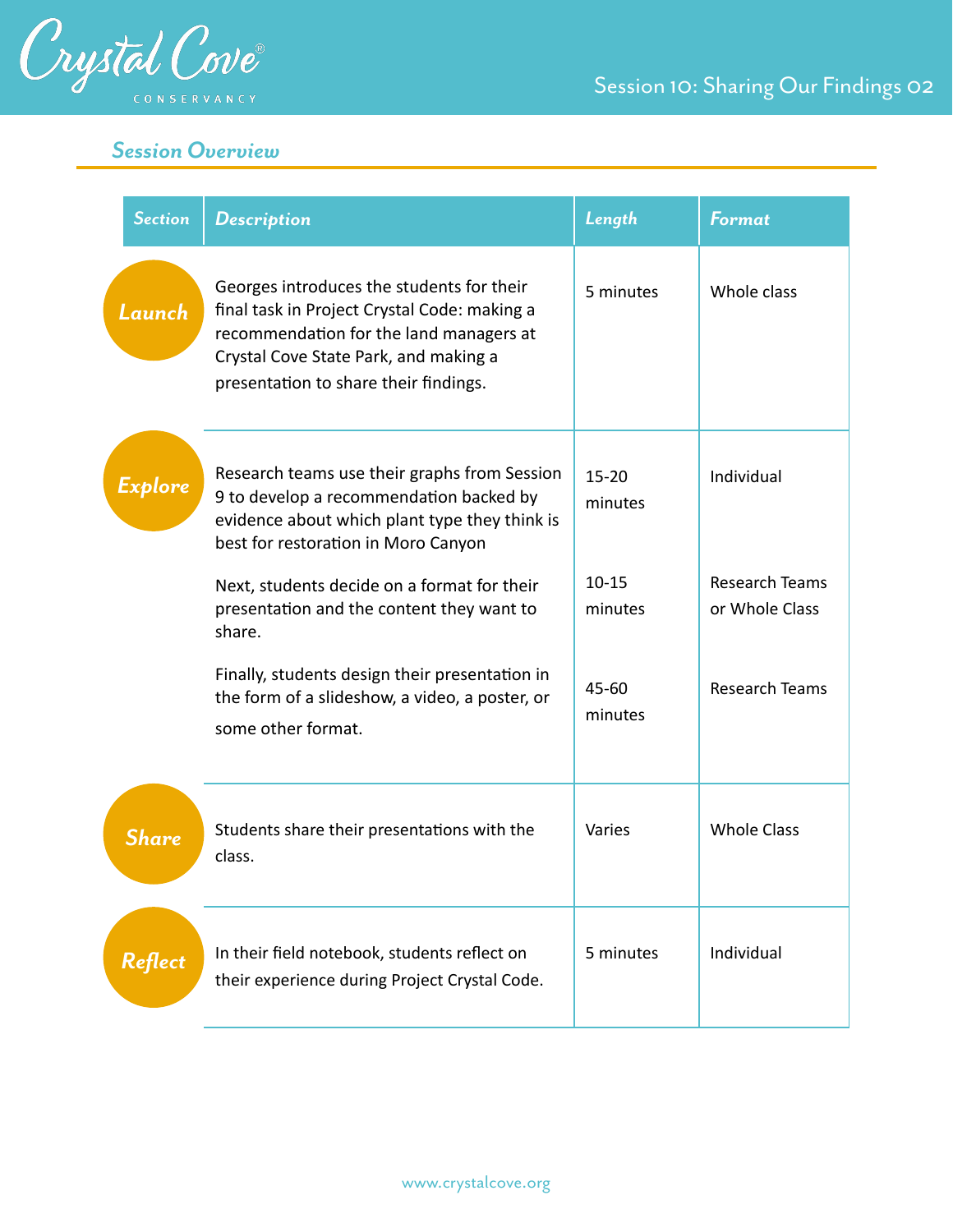

#### *Virtual Materials*

- *• [Session 10 Google Slides Presentation](https://docs.google.com/presentation/d/17m6kMYIdICNMNx2Vtmo4IK-K-wlgJUGiNAI9KNtVTcE/edit?usp=sharing)*
- *• [Session 10 Field Notebook Template \(optional\)](https://docs.google.com/document/d/1QhJ5OG7xh_fogLSMjo5Lmyvn5HIOlZSTs4ZW_mzE85M/edit?usp=sharing)*
- *• [Session 10 Presentation Template \(optional\)](https://docs.google.com/presentation/d/1CTPQWLUKsy5DHjOD71i2T_aUbYO66LKnVpGIKi_Qcq0/edit?usp=sharing)*
- *• [Stock Photos for Presentations](https://drive.google.com/drive/folders/1k6hEQg5FatG38_RzpmNGZb1ojRx4OMfa?usp=sharing)*

#### *Each student will need…*

- A device with internet access (a computer, smartphone, or tablet will all work!)
- Field notebook and pencil
- Access to their graphs from Session 9

#### *Before You Start Teaching*

- Before beginning the session, review the learning sequence and decide how you want to implement Session 10 with your students. Creating a final presentation is optional but recommended. If needed, you can end the program by having students share their recommendation with Crystal Cove State Park.
- Copy over the *Session 10 Slideshow* to your own Google Drive account. Test to make sure that the videos work. (If not, you may have to check the permissions on the Crystal Cove Conservancy Youtube Account.)
- Decide how you want students to create their final presentations. They could make slideshow presentations, film a video, create a poster, or any other format that you prefer. You can pick one format that you want the whole class to use, or you could leave it up to each research team to decide on their own. Designing a presentation can also take place during class or assigned as independent work.
- Review the Session 10 Presentation Template. If you want students to use it as a starting point for designing their presentations, copy it over to your own Google Drive account. Update *Slide 16* in the main Session 10 slideshow with a link to your copy of the Presentation Template.
- Decide how you want students to share their presentation. You may want to leave one class period just for presenting or host a virtual after-school event to invite parents and other community members.

If you feel comfortable with it, we'd also love to join and see student presentations if they take place virtually! Contact Georges by emailing *[georges@crystalcove.org](mailto:georges@crystalcove.org)* with the date, time, and meeting information, and we will do our best to have someone from Crystal Cove Conservancy or Crystal Cove State Park join your meeting.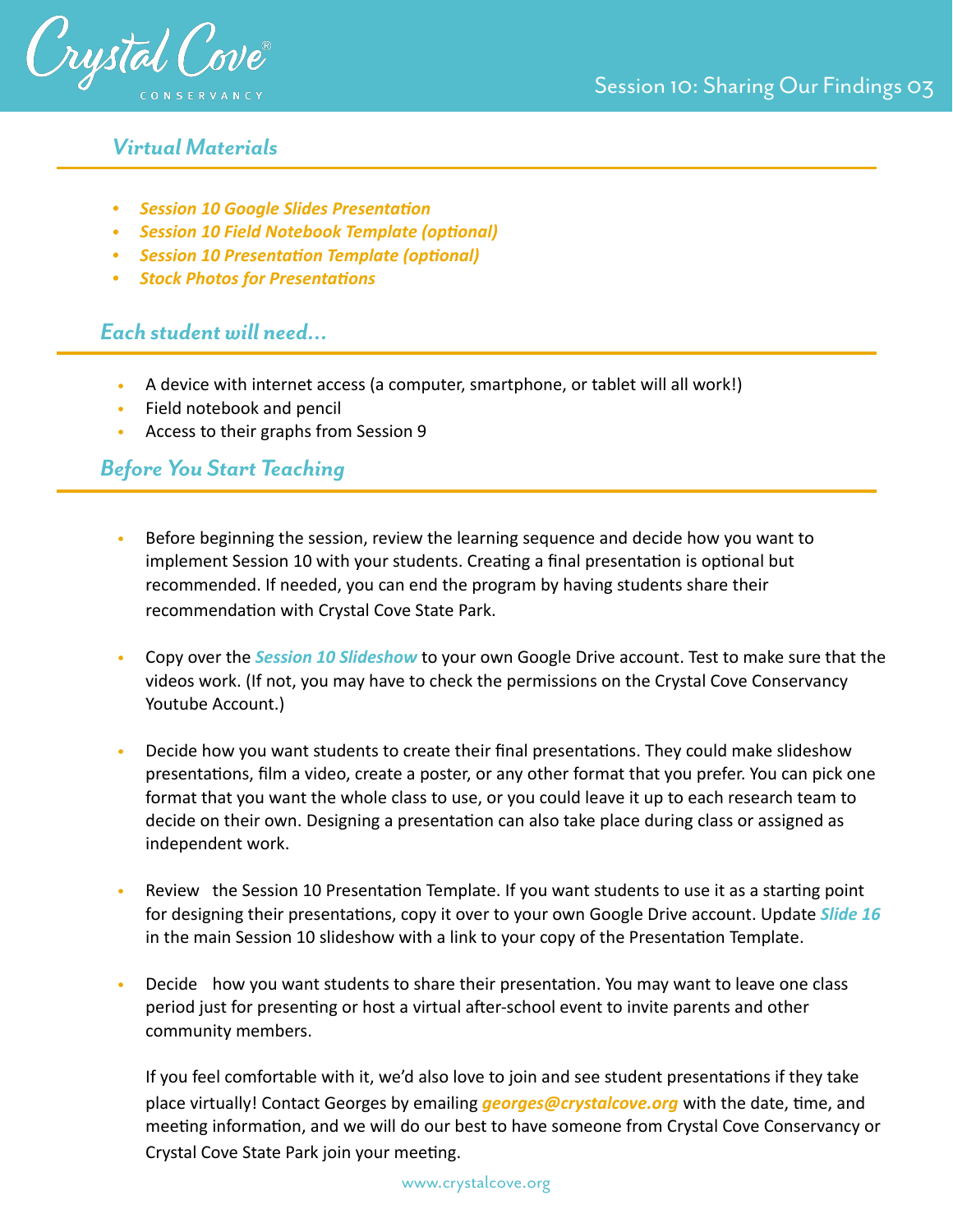

#### *Learning Sequence*

#### *Getting Ready to Share Our Findings (5 minutes)*

*Launch*

**1.** Open the *Session 10 Slideshow* and play the video on *Slide 2* for your class. In this video, Georges will introduce the final task in Project Crystal Code: coming up with a recommendation for Lana Nguyen at Crystal Cove State Park, and making a presentation to share their findings.

**2.** After watching the video, move on to *Slide 3*, which gives an overview of what students will do and learn during Session 10.



#### *Part 1: Developing a Recommendation (15-20 minutes)*

**1.** Advance to *Slide 4* and play the video. Georges introduces students to the first step in making a recommendation: creating an Explanation Checklist. An explanation checklist is a list of all of the important science ideas that are important for explaining what happened in our research site.

**2.** Advance to *Slide 5* to get students started on creating an Explanation Checklist in their field notebooks. Go over the example checklist items together, then see if you can come up with three or more additional ideas as a class:

Example ideas include:

- *•* The physical differences between water-spender, water-saver, and nonnative litter.
- *•* How leaf litter affects soil moisture.
- *•* How leaf litter affects decomposition rates.
- *•* How native and non-native plots affect leaf litter decomposition.

**3.** Once your class has an explanation checklist, move on to *Slide 6* and play the video of Georges. Georges introduces the three-part format that each recommendation should follow.

- *• Claim:* Which type of plant they think would be best to use in restoration.
- *• Evidence:* The part of their data that supports their claim.
- *• Reasoning:* An explanation of the trends they noticed in their data and why they think those trends occurred. This should also mention all of the ideas from their Explanation checklist.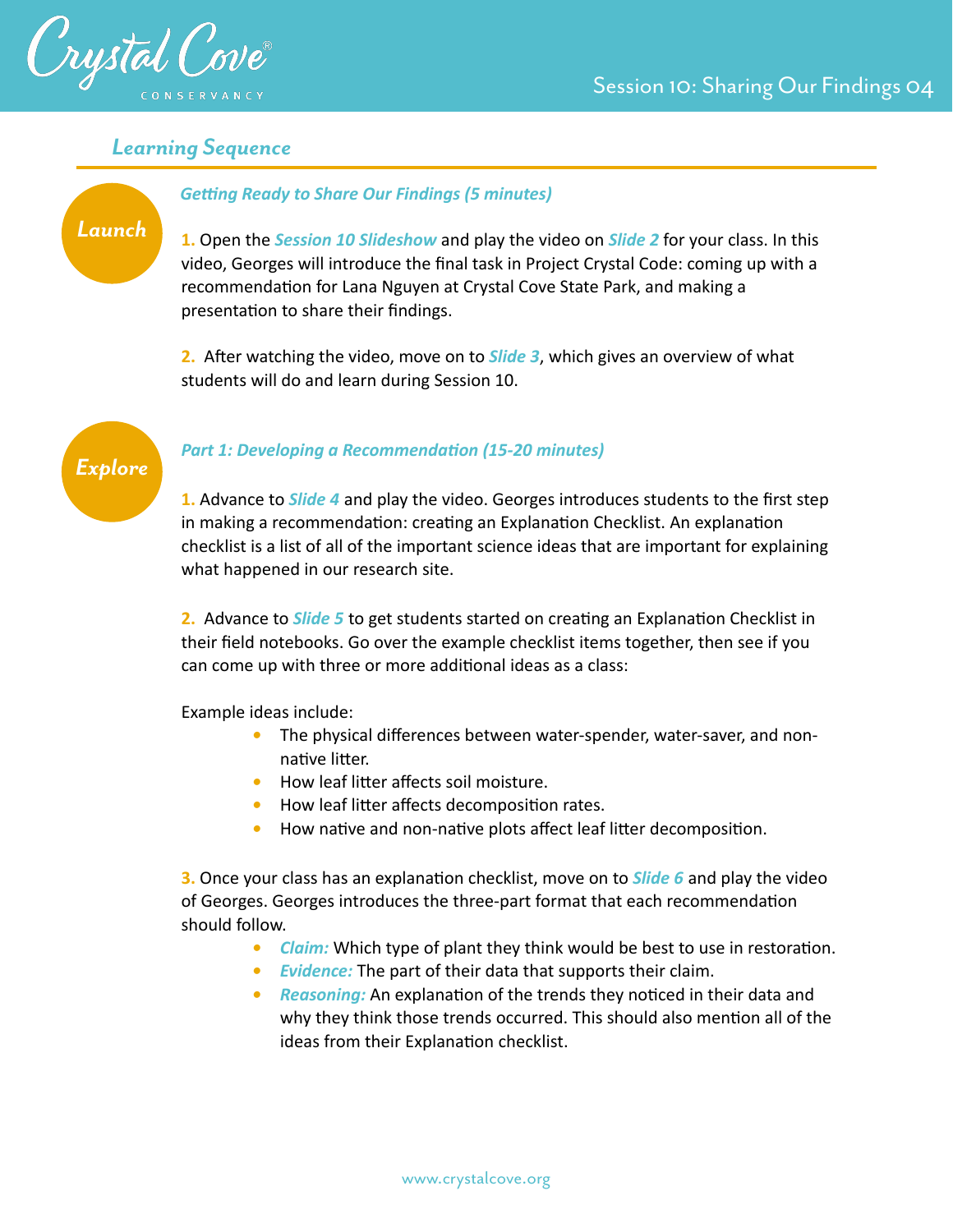

**4.** Advance to *Slide 7*, split students into their research teams and give them 10-15 minutes to develop their recommendations as a team.

As they work, move between teams as you are able. Encourage students to refer to their data as evidence and to make sure to mention all of the ideas in the Explanation Checklist in their reasoning.

#### *Part 2: Planning Our Presentations (10-15 minutes)*

**5.** Once the students have come up with their recommendations, bring the class back together to hear about the next step from Georges on *Slide 8*. In this video, Georges introduces the important final step of sharing what we've found.

**6.** In *Slides 9-14*, Georges walks the students through a few steps to plan their presentations. If you want the students to all use the same presentation format, you can go through these steps as a class, but if you want to leave it open for each team to decide, you can let research teams work together on their own for each step.

- *• Step 1:* Decide on an audience. This could be classmates, student's families at home, the Crystal Cove staff, or anyone else!
- *• Step 2:* What is the most important information to include in the presentation?
- *• Step 3:* What format will students use to create their presentations? This could be a slideshow presentation, a video, a poster, or anything else!

#### *Part 3: Designing Presentations (45-60 minutes)*

**7.** Once your class or each research team has developed their plan, move on to *Slide 15* and play the video of Georges introducing the last task, to make their presentations!

**8.** Depending on the class time you have available, you can give the teams time to work on their presentations in class, or assign them to work on it with their teammates as homework.

*Slide 16* includes a link to a presentation template that students can use as a starting place for organizing their ideas even if they are using a different format than Google Slides. Make sure to update this link with a link to your own copy of the presentation template.

You can also share with the students a *[link to photos](https://drive.google.com/drive/folders/1k6hEQg5FatG38_RzpmNGZb1ojRx4OMfa?usp=sharing)* from the Crystal Cove that they can use in their presentations.